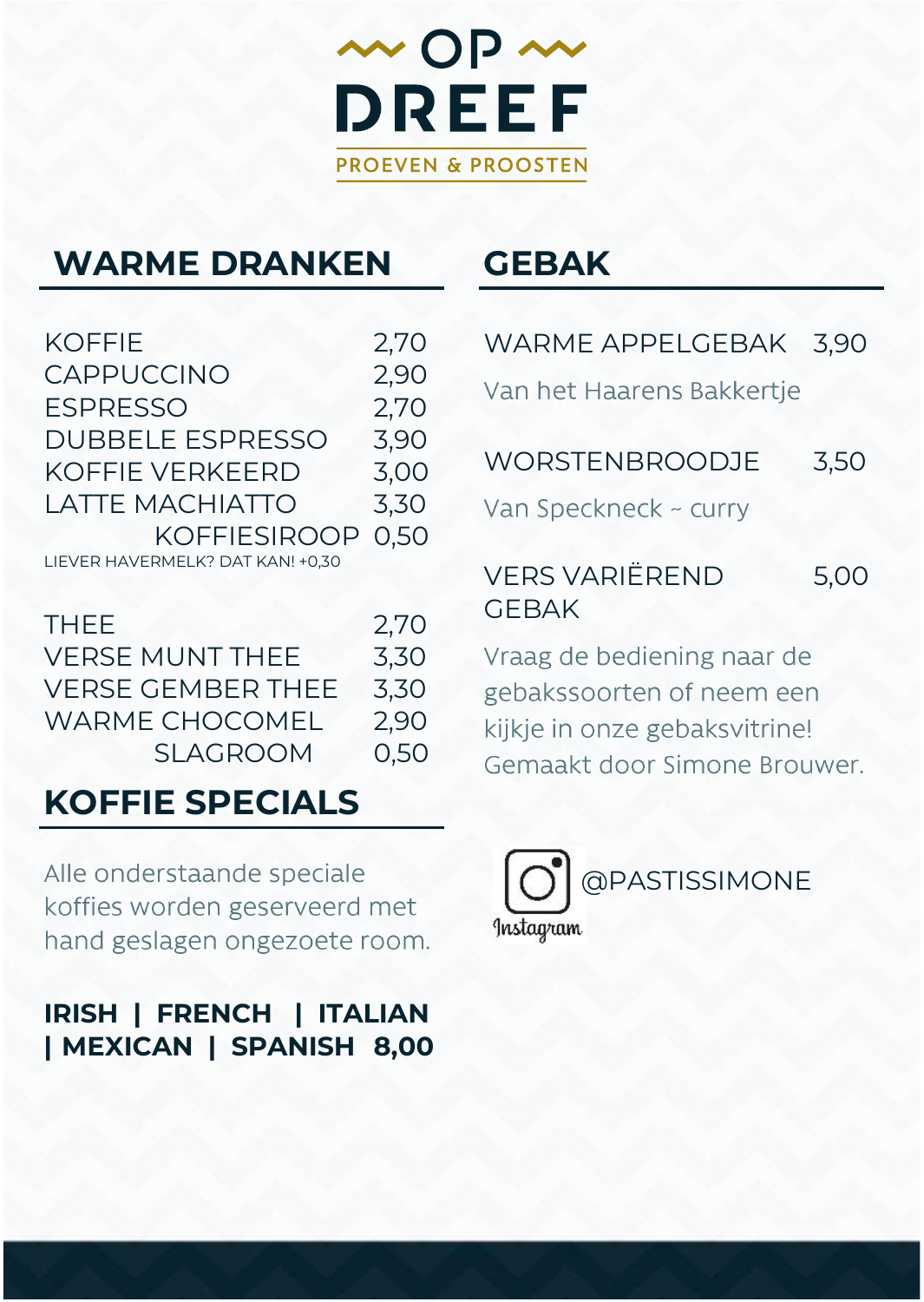

# **FRISDRANKEN**

### **BIEREN OP DE TAP**

| COCA COLA                             | 2,90         | HERTOG JAN PILSENER 2,70 |      |
|---------------------------------------|--------------|--------------------------|------|
| COCA COLA ZERO                        | 2,90         | $5,2\%$ ~ 20 cl          |      |
| <b>FUZE TEA SPARKLING</b>             | 3,00         |                          |      |
| <b>FUZE TEA GREEN</b><br><b>FANTA</b> | 3,00<br>2,90 | <b>LEFFE BLOND</b>       | 4,80 |
| <b>SPRITE</b>                         | 2,90         | $6,6%$ ~ 25cl            |      |
| <b>CASSIS</b>                         | 2,90         |                          |      |
| <b>CHAUDFONTAINE</b>                  |              | <b>HOEGAARDEN WIT</b>    | 4,75 |
| BLAUW/ROOD 25CL                       | 2,90         | $4,9%$ ~ 25cl            |      |
| BLAUW/ROOD 70CL                       | 5,75         |                          |      |
| <b>BITTER LEMON</b>                   | 3,00         | <b>HERTOG JAN</b>        | 5,10 |
| <b>TONIC</b>                          | 3,00         | WEIZENER                 |      |
| <b>GINGER ALE</b>                     | 3,00         | $5,7%$ ~ 30cl            |      |
| <b>RIVELLA</b>                        | 3,00         |                          |      |
| <b>CHOCOMEL</b>                       | 3,00         | WILDEREN KANUNNIK        | 6,00 |
| <b>FRISTI</b>                         | 3,00         | <b>TRIPEL</b>            |      |
| <b>JUS D'ORANGE VERS</b>              | 4,50         | $8,2%$ ~ 33cl            |      |
| <b>APPELSAP</b>                       | 3,00         |                          |      |
| <b>TOMATENSAP</b>                     | 3,00         |                          |      |
| RANJA                                 | 1,25         |                          |      |
| KAN RANJA                             | 5,00         |                          |      |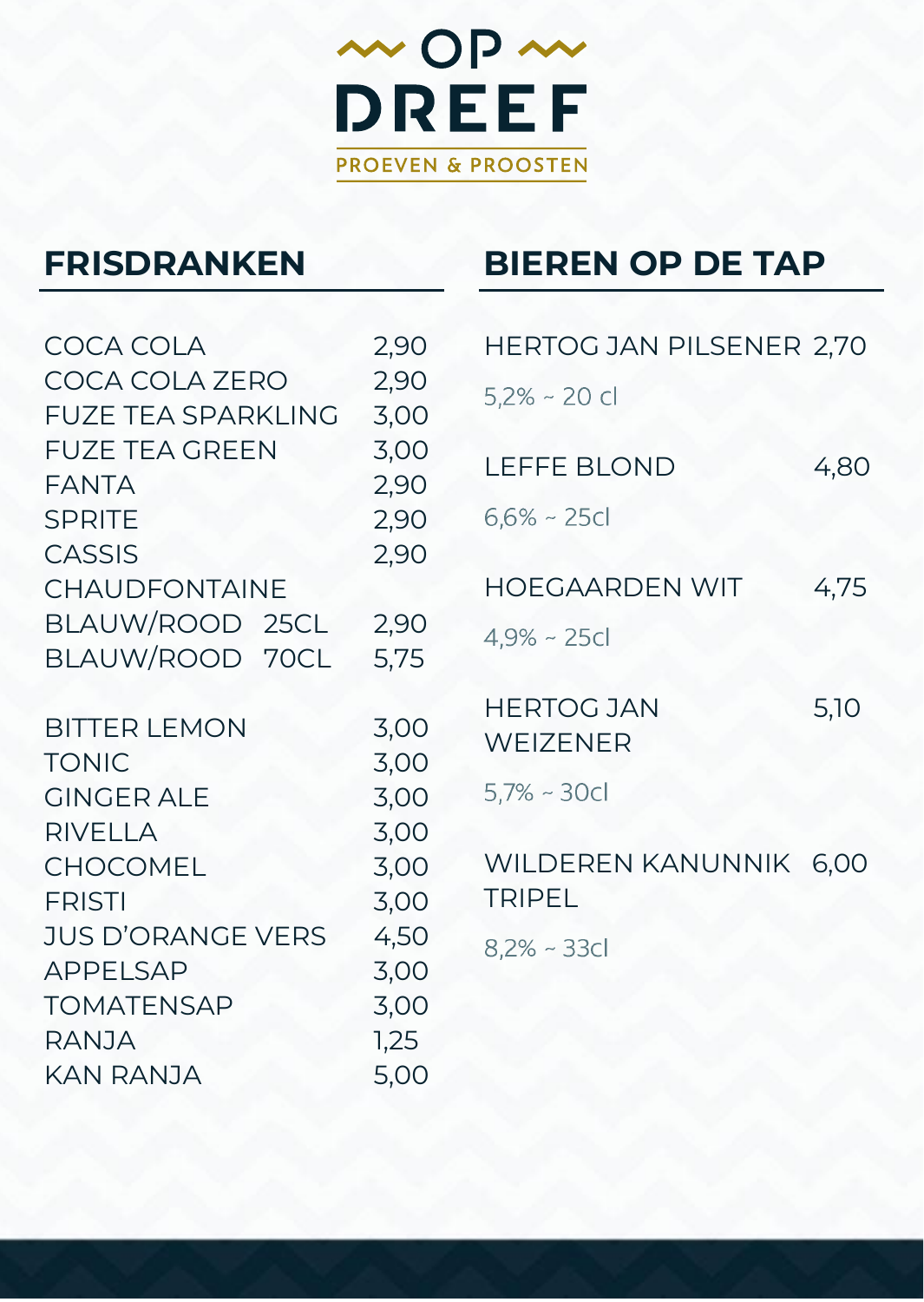

# **BIEREN OP FLES**

### **BLONDE BIEREN**

| <b>BRUGSE ZOT</b>                                       | 4,85 |  |
|---------------------------------------------------------|------|--|
| 6,0% ~ licht bitter & tonen van<br>noten en sinaasappel |      |  |
| <b>OMER BLOND</b>                                       | 4,80 |  |
| $8.0\%$ ~ zoete peer & appel                            |      |  |
| <b>TEXELS BLOND</b>                                     | 4,75 |  |
| 5.0% ~ zeevenkel & romig                                |      |  |
| <b>TIJ BLONDIE</b>                                      | 5,00 |  |
| 5.8% ~ ongefilterd & fris                               |      |  |
| <b>LA TRAPPE BLOND</b>                                  | 4.60 |  |
| $6.5\%$ ~ licht zoet, peer & appel                      |      |  |

### **WEIZEN**

| <b>FRANZISKANFR</b><br><b>WEISSBIER 0.5L</b>                                                  | 5,50 |
|-----------------------------------------------------------------------------------------------|------|
| 5,0% ~ fris & kruidig<br><b>FRANZISKANER</b><br><b>WEISSBIER 0.5L</b><br>$0.5\%$ ~ alcoholarm | 4,90 |
| <b>BUDELS WEIZEN</b>                                                                          | 3,50 |
| 5,0% ~ biologische teelt                                                                      |      |
| <b>AMBER/IPA</b>                                                                              |      |
| <b>TIJIPA</b>                                                                                 | 5,40 |
| $6.5\%$ ~ fruit & bittertje                                                                   |      |

JOPEN MOOIE NEL IPA 5,90

6,5% ~ fruitig & dennengeur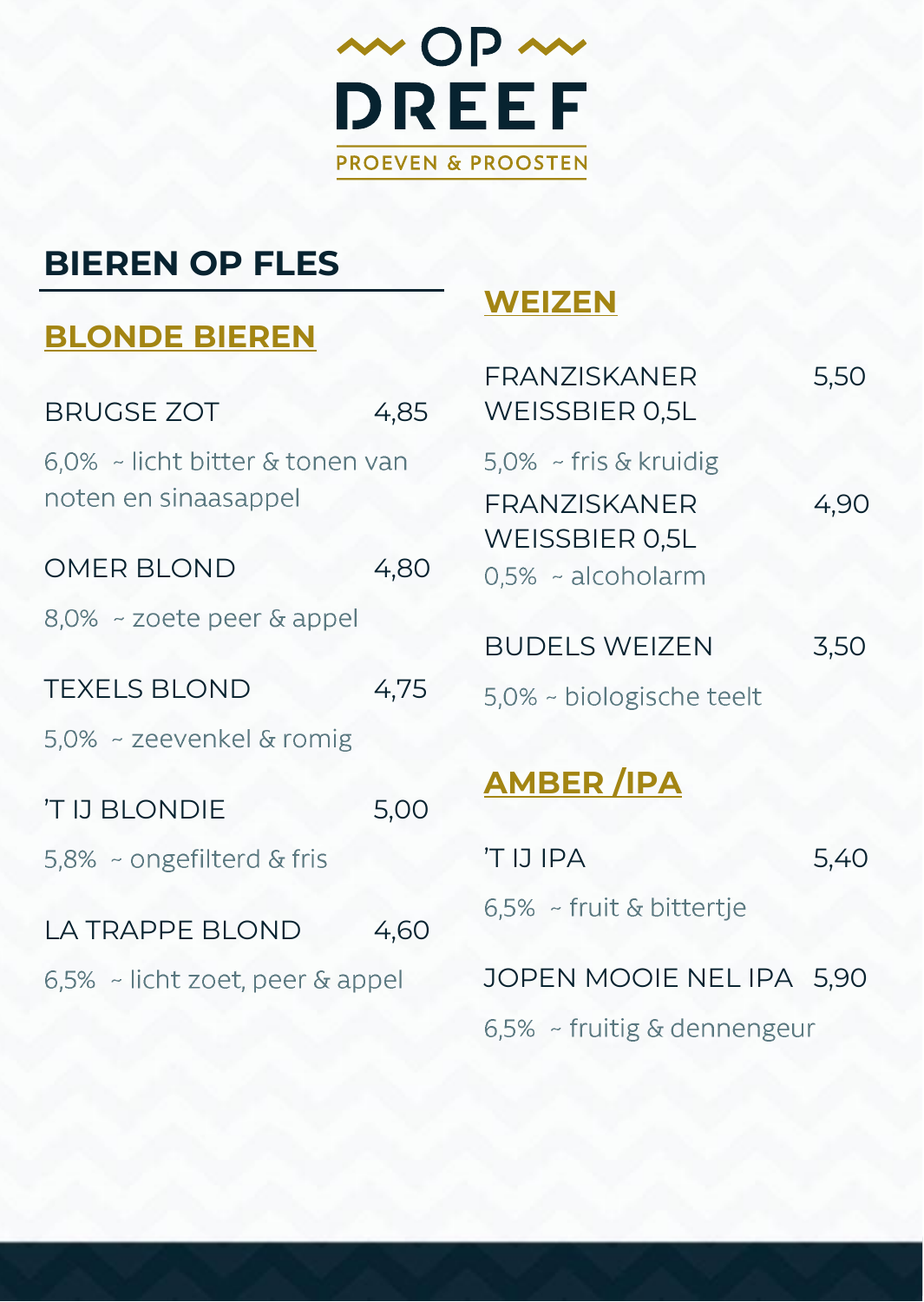

### **TRIPEL BIEREN**

| <b>GOUDEN CAROLUS</b>             | 4,80 |
|-----------------------------------|------|
| 9,0% ~ vanille & subtiel koolzuur |      |
| <b>TRIPEL KARMELIET</b>           | 5,10 |
| $8,5%$ ~ vanille & sinaasappel    |      |
| <b>TRIPEL LEFORT</b>              | 5,10 |
| 8,8% ~ fruitig & kruidnagelaroma  |      |
| <b>LA TRAPPE TRIPEL</b>           | 4,90 |
| 8,0% ~ krachtig & vol             |      |
| <b>TIJZATTE</b>                   | 5,25 |
| 8,0% ~ vers fruit & graan         |      |
| <b>FRUITIGE BIEREN</b>            |      |
| HOEGAARDEN RADLER 4,00            |      |

2,0% ~ limoen & citroen

| HOEGAARDEN ROSE    | 4,30 |
|--------------------|------|
| $3.0\%$ ~ framboos |      |

KASTEEL ROUGE 5,10

8.0% ~ kersenlikeur

### **OVERIGE BIEREN**

LA TRAPPE DUBBEL 4.60  $7.0\%$  ~ honing & gedroogd fruit

LA TRAPPE QUADRUPEL 5,40

10.0% ~ dadel & karamel

| LA TRAPPE WIT              | 4,40 |
|----------------------------|------|
| $5.5\%$ ~ fris & mandariin |      |

LEFFE BRUIN 4.80 6,5% ~ gebrande mouten

| CORONA EXTRA               | 5,00 |
|----------------------------|------|
| 4,6% ~ fris met citroentje |      |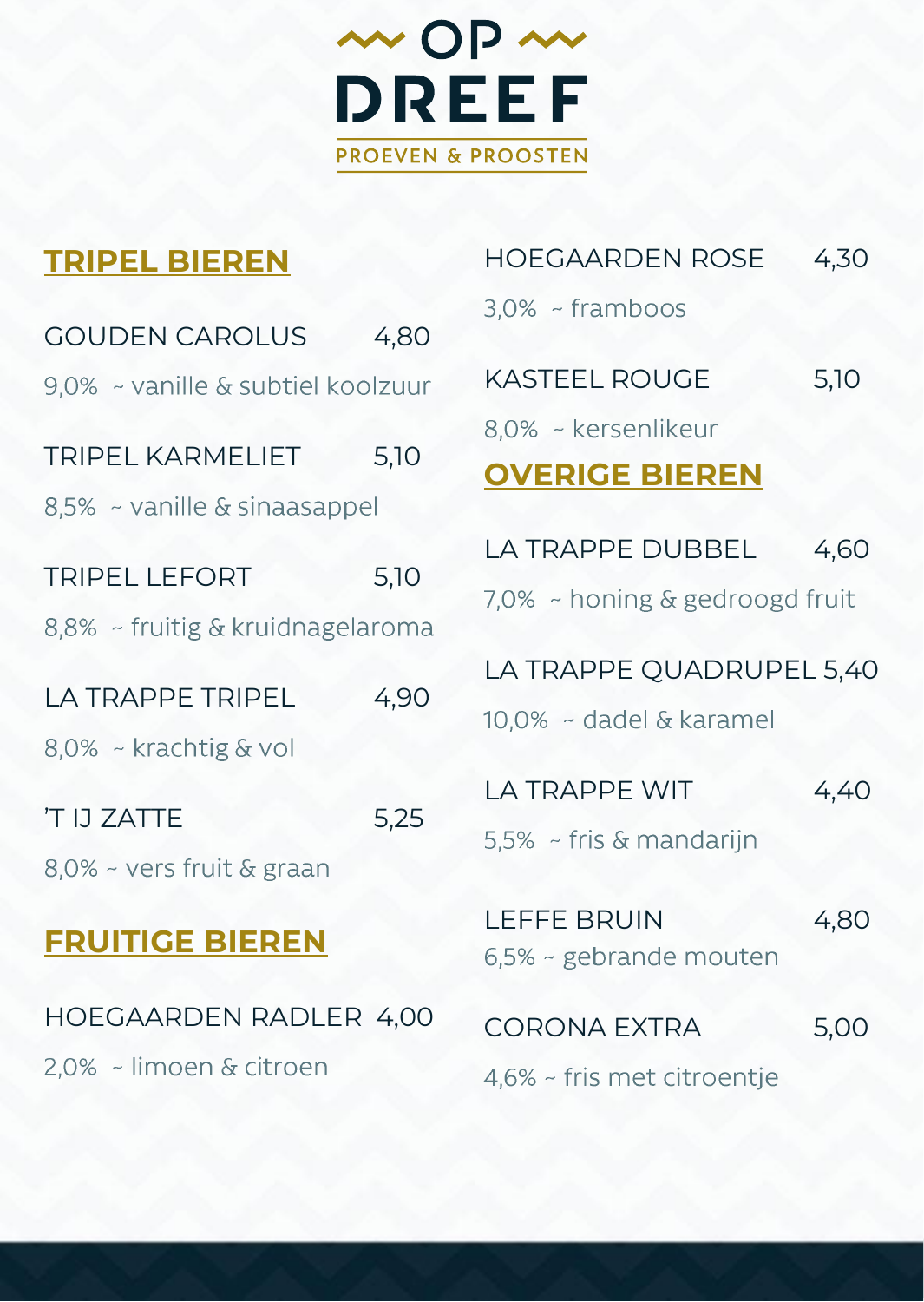

# **ALCOHOLVRIJE**

### **ALCOHOLVRIJE BIEREN**

| <b>HERTOG JAN 0,0%</b>                              | 2,70 |
|-----------------------------------------------------|------|
| 0,0% ~ fris & klein bittertje                       |      |
| HOEGAARDEN RADLER 3,50<br>0.0% ~ citroen & limoen   |      |
| LEFFE BLOND 0.0%                                    | 4.30 |
| 0.0% ~ vanille & kruidnagel                         |      |
| <b>BUDELS DARK 0,0%</b><br>0,0% ~ karamel & walnoot | 3.50 |
| BUDELS HOPPED 0,0% 4,20<br>$0.0\%$ ~ pale ale       |      |

## **ALCOHOLVRIJE WIJNEN**

PER FLESJE TE BESTELLEN 37,5 CL (2 À 3 GLAZEN)

### NATUREO MUSCAT 11,00

Witte wijn ~ perzik & vlierbloesem

NATUREO RED 11,00

Rode wijn ~ bramen & pruimen

#### NATUREO ROSADO 11,00

Rose wijn ~ kersen & blauwe bessen

Sinds 2008 is wijnhuis Torres al bezig met de alcoholvrije lijn Natureo en dat proef je terug in de kwaliteit van deze gedealcoholiseerde wijnen.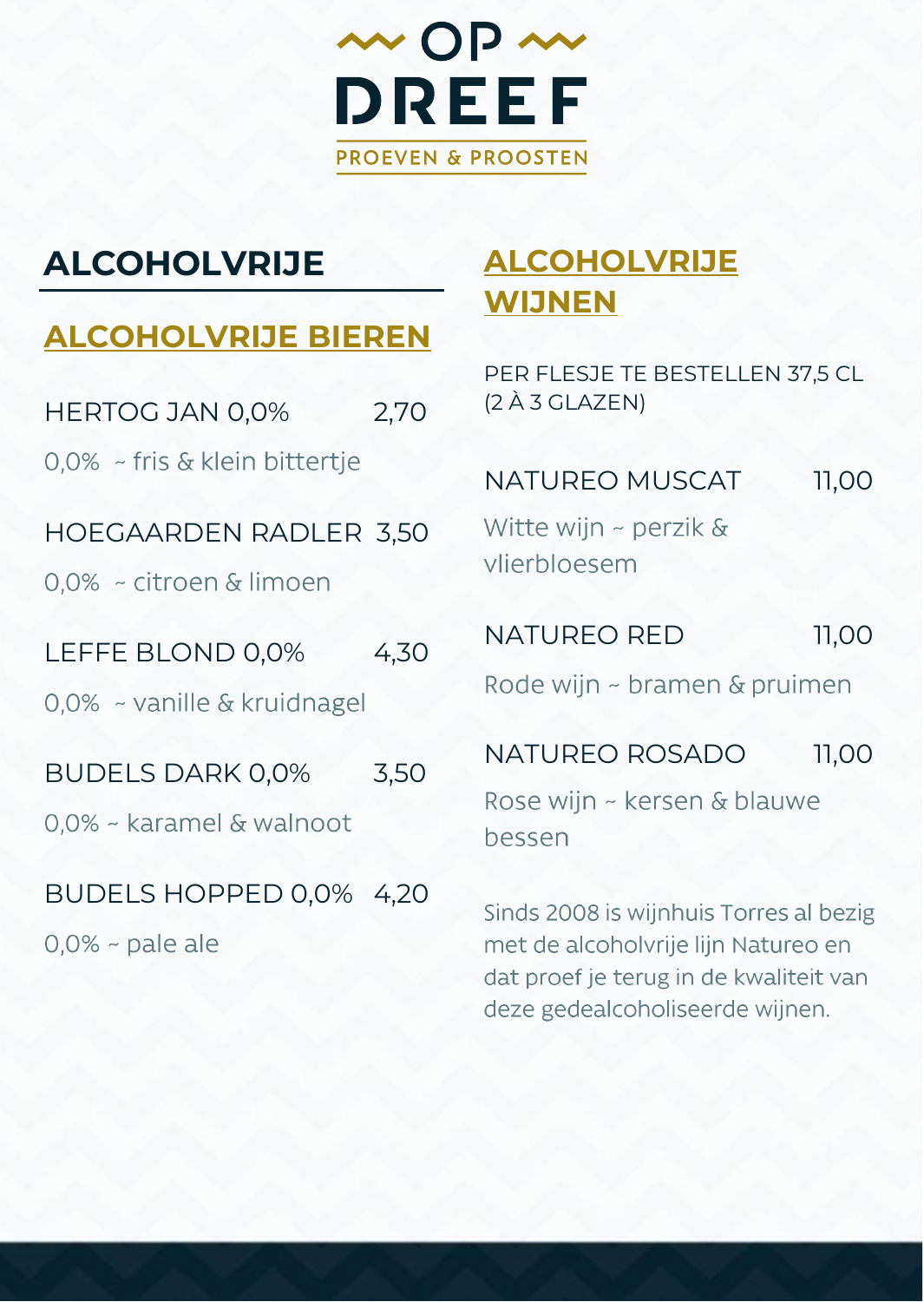

## **WIJNEN**

CARTE NOIR 32,00 Provence rosé

### **WIJN WIT GLAS / FLES**

THE GREEN 4,50 / 19,50 WINE COMPANY

Sauvignon blanc/verdejo

#### DIEPE GRONDE 4,50 / 19,50

Chardonnay/viognier

IL CIGNIO 24,50 Pinot Grigio

3 STONES 28,00

Sauvignon blanc

ZOETE WIJN 4,50 / 19,50

**WIJN ROSÉ GLAS / FLES**

MONTECLAIN 4,50 / 19,50 Grenache rosé

**WIJN ROOD GLAS / FLES**

DIEPE GRONDE 4,50 / 19,50

Shiraz/pinotage

DROSTDY HOF 4,50 / 19,50 Merlot

CARNIVOR 32,00

Cabernet sauvignon

REBELS DE BATEA 28,00 EL TINTO

Grenache

### **MOUSSEREND GLAS/FLES** TORRES CAVA 7,00 / 32,00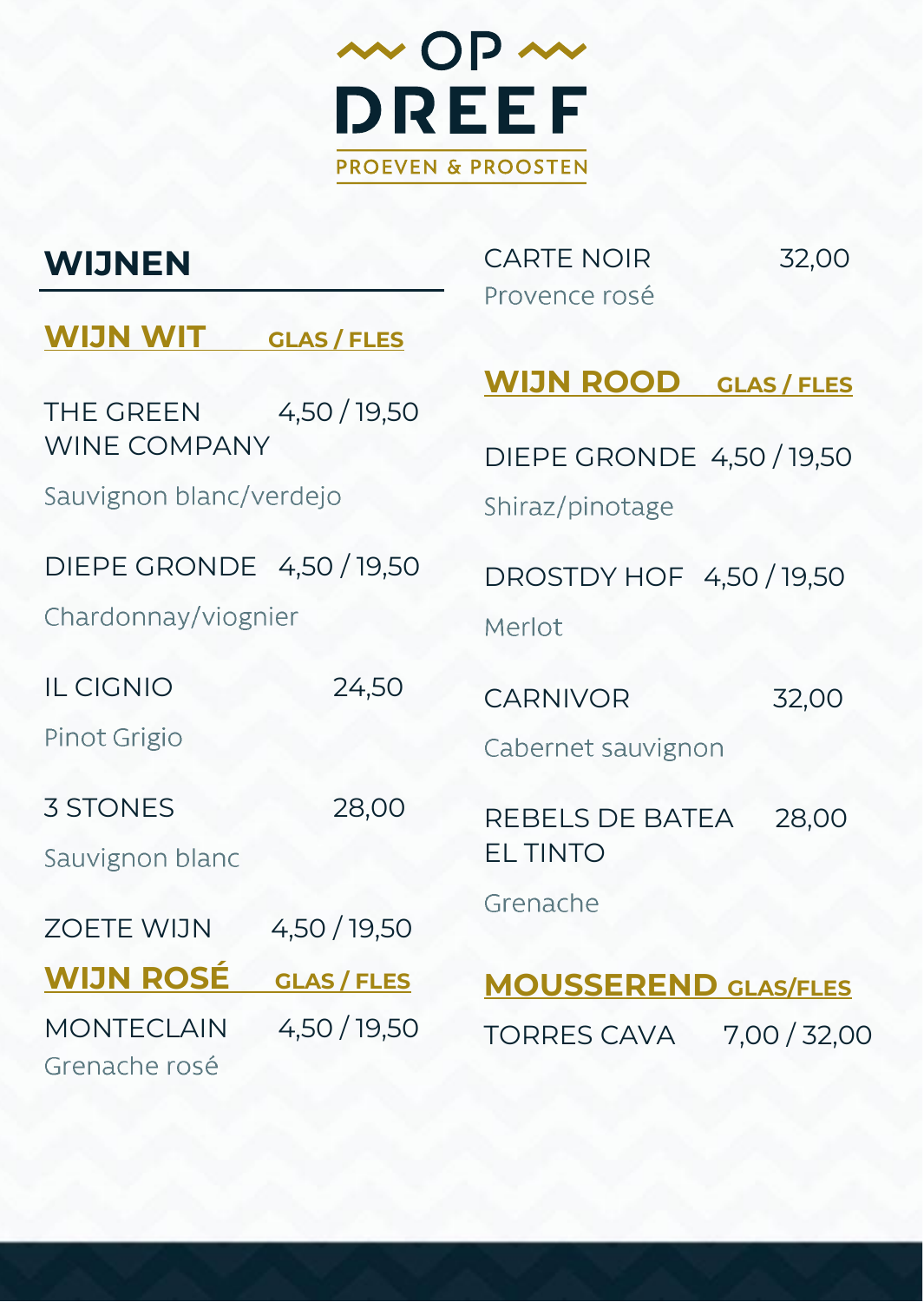

# **SPECIALS**

| PORNSTAR MARTINI 9,50                       |      |  |
|---------------------------------------------|------|--|
| Vodka ~ vanille ~ passievrucht              |      |  |
| ESPRESSO MARTINI 9,00                       |      |  |
| Vodka ~ koffielikeur ~ koffie               |      |  |
| <b>AMARETTO SOUR</b>                        | 9.00 |  |
| Amandel ~ citroen ~ bitters                 |      |  |
| <b>APEROL SPRITZ</b>                        | 8,00 |  |
| Aperol ~ prosecco ~ spa rood                |      |  |
| STARLINO ROSÉ SPRITZ 8,50                   |      |  |
| Starlino rosé ~ prosecco ~ spa<br>rood      |      |  |
| LIMONCELLO SPRITZ 8,50                      |      |  |
| Pallini limoncello ~ prosecco ~<br>spa rood |      |  |
|                                             |      |  |

| <b>BOMBAY GIN TONIC</b>                 | 10.50 |
|-----------------------------------------|-------|
| Finley tonic $\sim$ citroen $\sim$ munt |       |

| 24,50 |
|-------|
|       |

Licor 43 ~ cava ~ bitter lemon

| SCHLUMBERGER    | 32,00 |
|-----------------|-------|
| WHITE ICE SECCO |       |

Bruisend ~ licht zoet ~ enkel per fles te bestellen

## **PORT (PER GLAS)**

| TAWNY PORT        | 4,50 |
|-------------------|------|
| RUBY PORT         | 4,50 |
| <b>WITTE PORT</b> | 4,50 |